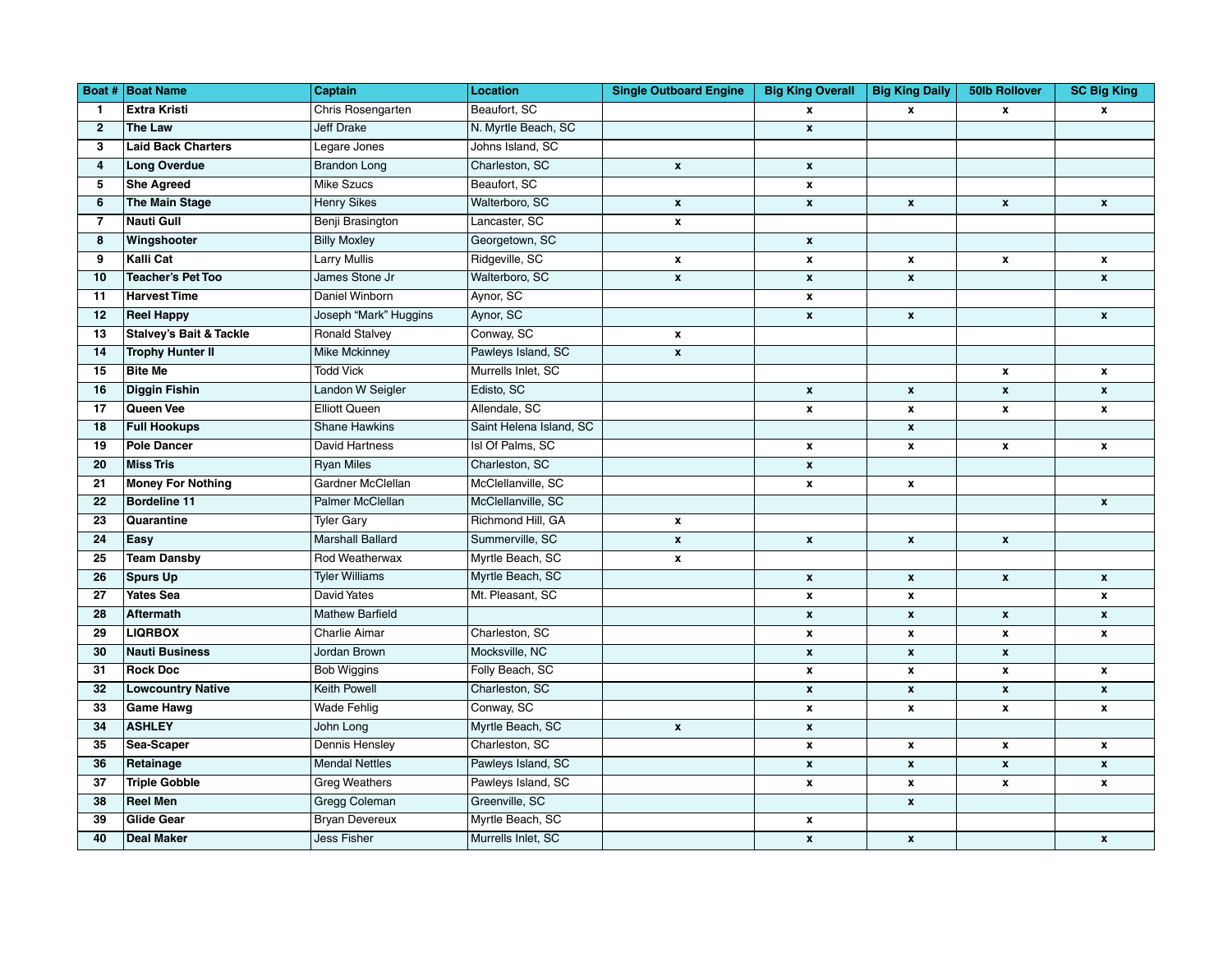| 41 | <b>Tailwalker Marine</b>     | <b>Stuart Ballard</b>    | Georgetown, SC         |                    |                    |                    |                           |                    |
|----|------------------------------|--------------------------|------------------------|--------------------|--------------------|--------------------|---------------------------|--------------------|
| 42 | <b>Rolling Stones IV</b>     | David Tilton             | Fripp Island, SC       |                    | $\pmb{\mathsf{x}}$ | $\pmb{\mathsf{x}}$ |                           | $\pmb{\mathsf{x}}$ |
| 43 | <b>Drumroll</b>              | Jeffery Pierce           | Charleston, SC         | $\pmb{\chi}$       |                    |                    |                           |                    |
| 44 | <b>Hammer Down</b>           | <b>Monty Bates</b>       | Aiken, SC              |                    | $\pmb{\mathsf{x}}$ | $\pmb{\mathsf{x}}$ | $\pmb{\mathsf{x}}$        | $\pmb{\mathsf{x}}$ |
| 45 | <b>Miss Lia</b>              | George Tangalos          | Fripp Island, SC       |                    | $\pmb{\mathsf{x}}$ | $\pmb{\mathsf{x}}$ |                           | $\pmb{\mathsf{x}}$ |
| 46 | <b>Cool Cat</b>              | Chris prince             | Bluffton, SC           |                    |                    |                    |                           |                    |
| 47 | <b>Top Shelf</b>             | <b>Sam Britt</b>         | Bluffton, SC           |                    | $\pmb{\mathsf{x}}$ |                    |                           |                    |
| 48 | Cicco 1                      | Douglas Colacicco        | Myrtle Beach, SC       | $\pmb{\mathsf{x}}$ | $\pmb{\chi}$       |                    |                           | $\pmb{\mathsf{x}}$ |
| 49 | <b>Signing Out</b>           | <b>Bobby Stalvey</b>     | Conway, SC             |                    |                    |                    |                           |                    |
| 50 | <b>Clear To Close</b>        | Lance Stopper            | Myrtle Beach, SC       |                    |                    |                    |                           |                    |
| 51 | <b>Thats Enough II</b>       | <b>Bobby Hopper</b>      | Hilton Head Island, SC |                    | $\pmb{\mathsf{x}}$ | $\pmb{\mathsf{x}}$ |                           |                    |
| 52 | <b>Tail Tamer</b>            | <b>Terry Hall</b>        | Hilton Head Island, SC |                    |                    |                    | $\pmb{\chi}$              |                    |
| 53 | <b>Stocks and Blonds</b>     | <b>Michael Shiess</b>    | Pawleys Island, SC     |                    | $\pmb{\mathsf{x}}$ | $\pmb{\mathsf{x}}$ | $\pmb{\chi}$              | $\pmb{\mathsf{x}}$ |
| 54 | <b>Pier Pressure</b>         | <b>Tony Pressley</b>     | Bluffton, SC           | $\pmb{\chi}$       |                    |                    | $\pmb{\chi}$              |                    |
| 55 | Runaway                      | Jackson Larson           | Hilton Head Island, SC |                    | $\pmb{\mathsf{x}}$ | $\pmb{\mathsf{x}}$ |                           | $\pmb{\mathsf{x}}$ |
| 56 | <b>Payne Reelief</b>         | John Cloyd               | Hilton Head Island, SC | $\pmb{\chi}$       | $\pmb{\mathsf{x}}$ | $\pmb{\mathsf{x}}$ | $\pmb{\chi}$              | $\pmb{\mathsf{x}}$ |
| 57 | <b>Reelentless</b>           | <b>Alex Weitzner</b>     | Bluffton, SC           |                    | $\pmb{\mathsf{x}}$ | $\pmb{\mathsf{x}}$ | $\pmb{\chi}$              | $\pmb{\mathsf{x}}$ |
| 58 | <b>Reel Hooked</b>           | <b>Shane Hicks</b>       | Okatie, SC             |                    |                    |                    |                           |                    |
| 59 | Avaseata                     | Anthony Seminara         | Bluffton, SC           |                    | $\pmb{\mathsf{x}}$ | $\pmb{\mathsf{x}}$ | $\pmb{\mathsf{x}}$        | $\pmb{\mathsf{x}}$ |
| 60 | Four <sub>T</sub>            | Mike Tran                | Bluffton, SC           |                    |                    |                    |                           |                    |
| 61 | Knot @ Work                  | Robert Olsen             | Mt. Pleasant, SC       |                    | $\pmb{\mathsf{x}}$ | $\pmb{\mathsf{x}}$ | $\pmb{\mathsf{x}}$        | $\pmb{\mathsf{x}}$ |
| 62 | <b>EZ Cat</b>                | Eric Moore               | Hilton Head Island, SC |                    | $\pmb{\mathsf{x}}$ | $\boldsymbol{x}$   |                           | $\mathbf{x}$       |
| 63 | <b>Whipping Post</b>         | Louie McMichael          | Mt. Pleasant, SC       |                    |                    | $\pmb{\chi}$       |                           |                    |
| 64 | Jobsite 2                    | <b>Rob Hutzler</b>       | Mt. Pleasant, SC       |                    | $\pmb{\mathsf{x}}$ | $\pmb{\mathsf{x}}$ | $\pmb{\mathsf{x}}$        | $\pmb{\mathsf{x}}$ |
| 65 | <b>Mas Pescado</b>           | <b>Billy Freeman</b>     | Mt. Pleasant, SC       |                    | $\pmb{\mathsf{x}}$ | $\pmb{\chi}$       | $\pmb{\chi}$              | $\pmb{\mathsf{x}}$ |
| 66 | <b>Marshview Fishing</b>     | <b>Tim Mullins</b>       | Mt. Pleasant, SC       |                    | $\pmb{\mathsf{x}}$ | $\pmb{\mathsf{x}}$ | $\pmb{\chi}$              | $\pmb{\mathsf{x}}$ |
| 67 | <b>Blue Print</b>            | George Fisher            | Mt. Pleasant, SC       |                    | $\pmb{\mathsf{x}}$ | $\pmb{\mathsf{x}}$ | $\pmb{\chi}$              | $\pmb{\mathsf{x}}$ |
| 68 | All In                       | Jamie Hollingsworth      | Isl Of Palms, SC       |                    | $\pmb{\mathsf{x}}$ | $\pmb{\chi}$       | $\pmb{\chi}$              | $\pmb{\mathsf{x}}$ |
| 69 | <b>Miss Behavior</b>         | <b>Heather Leman</b>     | Mt. Pleasant, SC       |                    | $\pmb{\mathsf{x}}$ | $\pmb{\chi}$       | $\pmb{\chi}$              |                    |
| 70 | <b>Fish Hunter</b>           | <b>Melvin Knight</b>     | Charleston, SC         |                    | $\pmb{\mathsf{x}}$ | $\pmb{\mathsf{x}}$ |                           |                    |
| 71 | <b>Beerability</b>           | Dow Suggs                | Charleston, SC         |                    | $\pmb{\mathsf{x}}$ | $\pmb{\mathsf{x}}$ |                           | $\pmb{\mathsf{x}}$ |
| 72 | <b>The Mullet</b>            | William Burbage, Jr      | Moncks Coner, SC       |                    |                    |                    |                           |                    |
| 73 | <b>Long Shot</b>             | John DuPre               | Charleston, SC         |                    | $\pmb{\mathsf{x}}$ |                    |                           |                    |
| 74 | <b>Prodigy Fishing</b>       | Maci Dean                | Beaufort, SC           |                    | $\pmb{\mathsf{x}}$ | $\pmb{\chi}$       |                           | $\pmb{\mathsf{x}}$ |
| 75 | <b>Dual Threat</b>           | Ed Rose                  | Charleston, SC         |                    | $\pmb{\mathsf{x}}$ | $\pmb{\mathsf{x}}$ | $\pmb{\mathsf{x}}$        | x                  |
| 76 | <b>XTRATUF</b>               | <b>Bryan Baxter</b>      | Charleston, SC         |                    | $\pmb{\mathsf{x}}$ | $\pmb{\mathsf{x}}$ | $\boldsymbol{\mathsf{x}}$ | $\boldsymbol{x}$   |
| 77 | On The Flip                  | Cory Brumbelow           | Charleston, SC         |                    | $\pmb{\mathsf{x}}$ |                    |                           |                    |
| 78 | <b>Bigger Than You Think</b> | <b>Bo Hutchison</b>      | Charleston, SC         | $\pmb{\chi}$       |                    |                    | $\pmb{\chi}$              |                    |
| 79 | <b>Reel Bums</b>             | <b>Woody Padgett</b>     | Shelby, NC             |                    | $\pmb{\mathsf{x}}$ |                    |                           |                    |
| 80 | <b>Reel Roo Crew</b>         | <b>Clarence McIntosh</b> | Sumter, SC             | $\pmb{\chi}$       | $\pmb{\mathsf{x}}$ | $\pmb{\mathsf{x}}$ | $\pmb{\chi}$              | $\pmb{\mathsf{x}}$ |
| 81 | <b>Fin-Seeker</b>            | <b>Todd Erickson</b>     | Hardeeville, SC        | $\pmb{\chi}$       | $\pmb{\mathsf{x}}$ | $\pmb{\mathsf{x}}$ |                           | $\pmb{\mathsf{x}}$ |